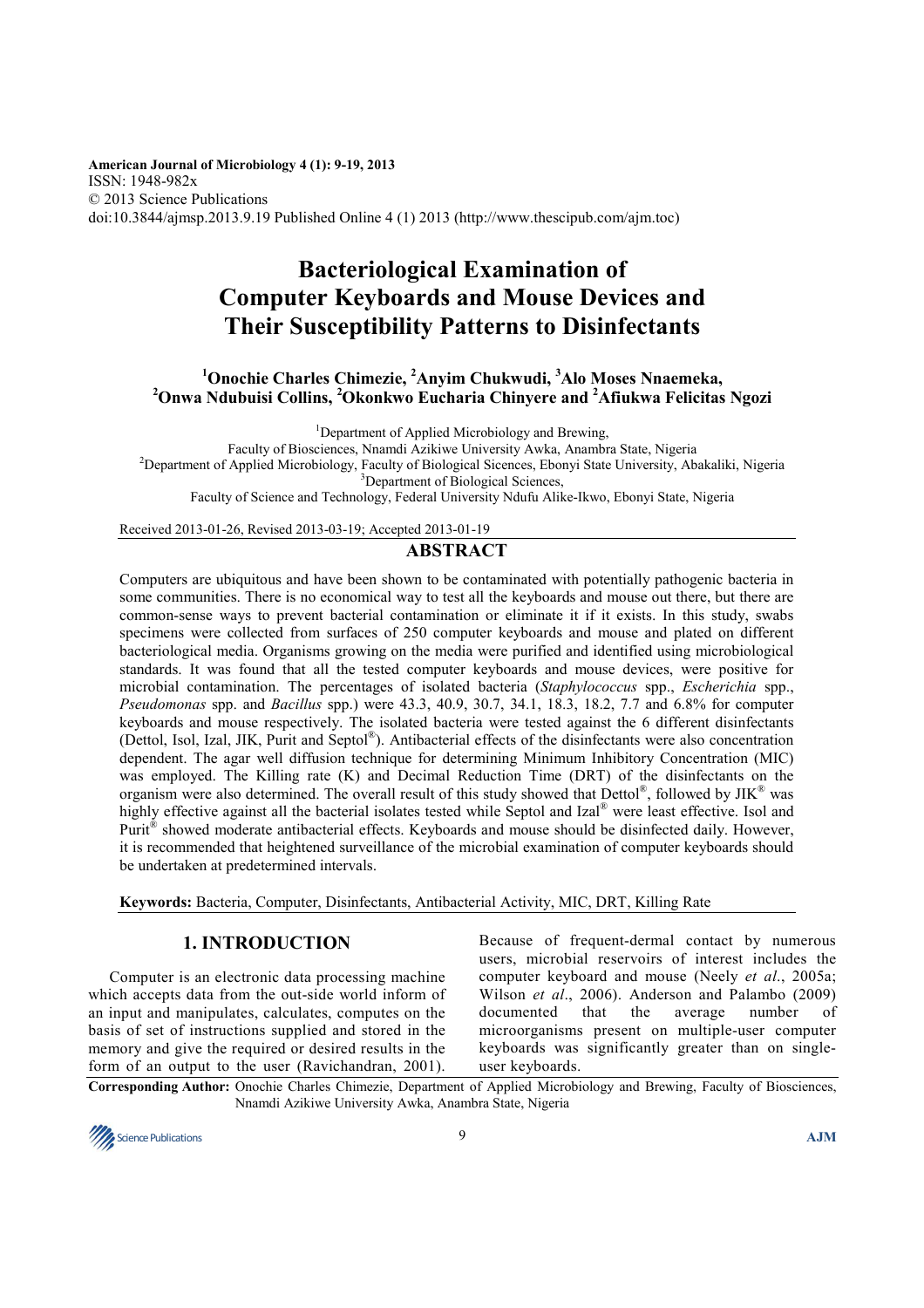Computer hardware has been implicated as a potential reservoir for infectious agents (Neely *et al*., 2005b). Of increasing concern, however, is the role of keyboards in the non-hospital environment as pathogen reservoirs (Eguia and Chamber, 2003). It follows that the ubiquitous sharing of public computers by a broad user base might facilitate increased transmission and prevalence of pathogenic microorganisms throughout the community (Eltablawy and Elhifnawi, 2009). Inadequately performed hand hygiene and nondisinfected surfaces are two reasons why the keys and mouse-buttons of laptops could be sources of microbial contamination resulting consequently in indirect transmission of potential pathogens and nosocomial infections (Siegmund *et al*., 2010).

Surprisingly, little effort has been dedicated to identify the role of inanimate surfaces as pathogen reservoirs in the non-hospital settings (Pancholi *et al*., 2005; Stepanovic *et al*., 2008). Therefore, successive steps to edge the spread of antimicrobial resistant pathogens throughout the community should include efforts to not only increase awareness of appropriate hygiene and decontamination strategies, but also to reveal the ecology of bacteria contaminating community surfaces.

This study was undertaken to evaluate the bacteriological examination of computer keyboards and mouse devices and their susceptibility patterns to commonly used disinfectants.

# **2. MATERIALS AND METHODS**

#### **2.1. Study Area**

This study was conducted within three campuses (Presco, CAS and Ishieke) of the Ebonyi State University, Abakaliki.

### **2.2. Ethical Clearance**

The consent and permission of the cyber cafes owners were inquired in order to carry out this research work. Subsequently, the confidentiality of the information obtained from cyber cafes was kept.

#### **2.3. Sample Collection and Preparation**

The surfaces of 250 computer keyboards and mouse of 15 cyber cafes in three campuses (Presco, CAS and Ishieke) were randomly selected for this study. This was performed during operating hours featuring normal students and staff traffic at the cyber cafes. The single sterile swab stick moistened with sterile saline solution were moved over the surfaces being tested (keyboard and mouse). The swab sticks were immediately transported to the laboratory.

#### **2.4. Collection of Disinfectants**

The following disinfectants: Dettol<sup>®</sup> (Reckitt Benkiser Ltd, Nigeria), Isol® (Medreich Ltd, Nigeria), Izal® (Medreich Ltd, Nigeria), JIK® (Reckitt Benkiser Ltd, Nigeria), Purit® (Saro Lifecare Ltd, Nigeria) and Septol® (Gongoni Company Ltd, Nigeria) commonly used in Abakaliki Metropolis were obtained from Ceno Pharmacy, Abakaliki, Ebonyi State.

#### **2.5. Identification of the Isolates**

Identification of the test isolates was done based on morphological and biochemical test: Sugar fermentation test (glucose, fructose and lactose), Voges Proskauer test, catalase test, coagulase test, oxidase test and indole test, including Gram staining reaction and motility test was carried out for proper characterization of bacterial isolates according to Cheesbrough (2006).

#### **2.6. Dilution of Disinfectant**

Serial dilution method was used to dilute the disinfectants into 50, 25 and 12.5% concentration according to Awodele *et al.* (2007).

#### **2.7. Standardization of Test Organisms**

The isolates used for sensitivity were standardized using the 0.5 McFarland equivalent standard as described by Cheesbrough (2006).

#### **2.8. Susceptibility Testing**

The susceptibility testing of the commonly used disinfectants were ascertained using agar well diffusion method (Awodele *et al*., 2007; Iroha *et al*., 2011).

### **3. RESULTS**

The organisms were then characterized as shown in **Table 1**. Four bacteria were isolated in this study and suspected to contaminate computer keyboards and mouse.

Out of 250 samples analyzed, a total of 148 bacteria isolates were isolated from computer keyboards and mouse. Out of which 63 *Staphylococcus* spp. were present; 45 of the isolates were from keyboards and 18 from mouse. 11 were *Bacillus* spp.; 8 of the isolates from keyboards and 3 from mouse. 47 were *Escherichia* spp.; 32 of the isolates from keyboards and 15 from mouse. 27 were *Pseudomonas* spp.; 19 of the isolates from keyboards and 8 from mouse. A total of 104 bacterial isolates were obtained from keyboards and 44 bacterial isolates from mouse (**Table 2**).

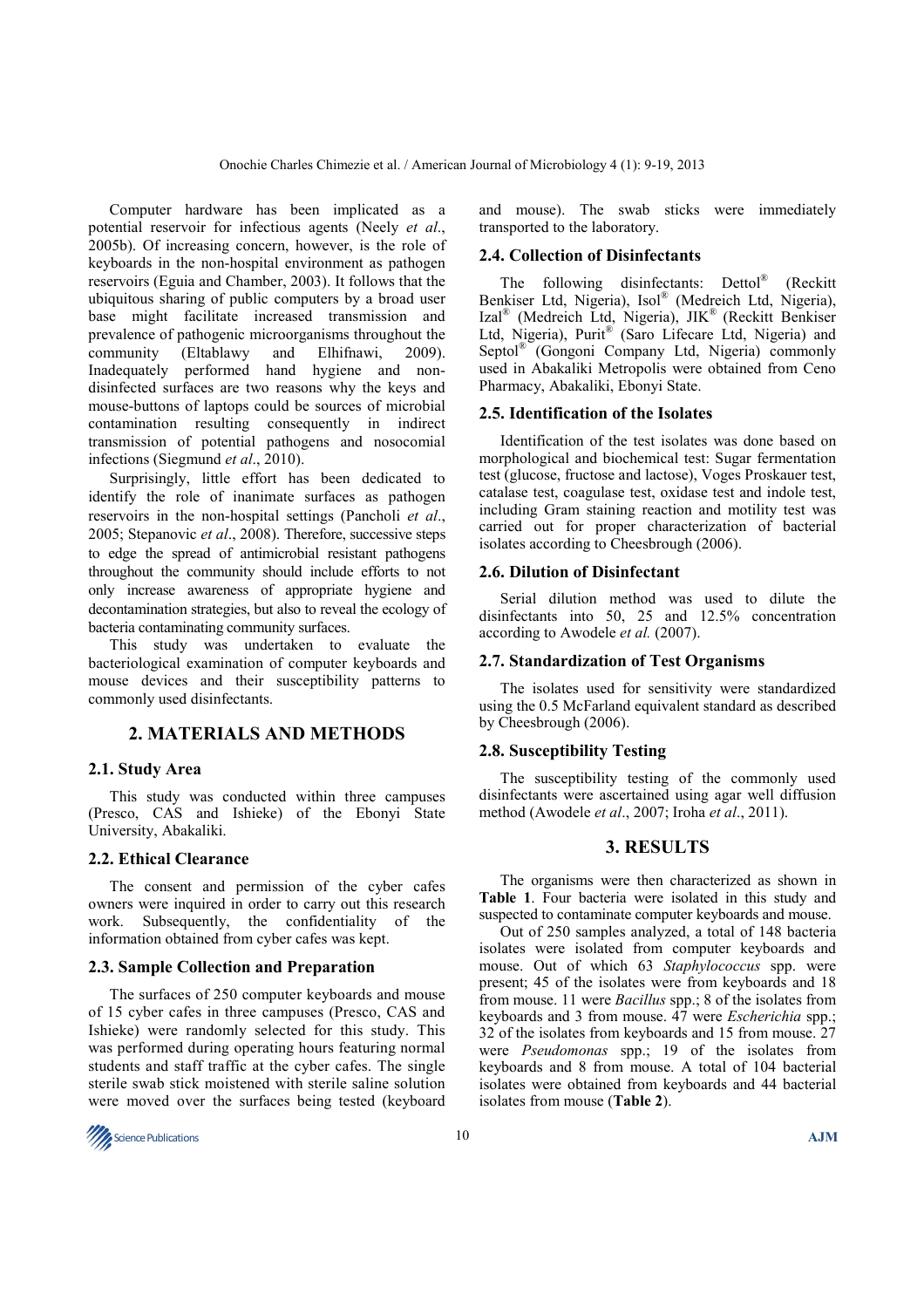#### Onochie Charles Chimezie et al. / American Journal of Microbiology 4 (1): 9-19, 2013

| Morphological characterization |                         | Sugar fermentation test |                  |                 |                |                    |                  |         |         |          |                        |
|--------------------------------|-------------------------|-------------------------|------------------|-----------------|----------------|--------------------|------------------|---------|---------|----------|------------------------|
| Colour                         | Consistency/<br>texture | Gram<br>staining        | Catalase<br>test | Oxidase<br>test | Indole<br>test | Voges<br>proskauer | Motility<br>test | Glucose | Lactose | Fructose | Suspected<br>organisms |
| Creamy                         | Raised/smooth           | $+ve$                   |                  |                 |                |                    |                  |         |         |          | Staphylococcus         |
|                                | edge                    |                         |                  |                 |                |                    |                  |         |         |          | spp.                   |
| Gravish                        | Small round colony      | $+ve$                   |                  |                 |                |                    |                  |         |         | ۰        | <i>Bacillus</i> spp.   |
| Greenish                       | Rough surface           | $-ve$                   |                  |                 |                |                    |                  |         |         |          | Escherichia spp.       |
| Light yellow                   | Slightly raised         | $-ve$                   |                  |                 |                |                    | -                |         |         |          | Pseudomonas spp.       |

**Table 1.** Morphological and biochemical test result of bacterial isolated from computer keyboards and mouse

**Table 2.** Frequency of bacterial occurrence in computer keyboards and mouse

| Isolates                   | Keyboards $(\% )$ | Mouse $(\% )$ | Total No. $(\%)$ |
|----------------------------|-------------------|---------------|------------------|
| <i>Staphylococcus</i> spp. | 45(43.3)          | 18 (40.9)     | 63(42.6)         |
| <i>Bacillus</i> spp.       | 8(7.7)            | 3(6.8)        | 11(7.4)          |
| Escherichia spp.           | 32(30.7)          | 15(34.1)      | 47(31.8)         |
| <i>Pseudomonas</i> spp.    | 19(18.3)          | 8(18.2)       | 27(18.2)         |
| Total                      | 104               | 44            | 148              |

**Table 3.** Antimicrobial activities of disinfectants against organisms at 100, 50, 25 and 12.5% concentration and inhibition zone diameter (mm)

|                        |               |                          | <i>Staphylococcus</i> spp. |      |     | Bacillus spp.            |    |      |                          | Escherichia spp. |    |      |     |    | Pseudomonas spp. |      |
|------------------------|---------------|--------------------------|----------------------------|------|-----|--------------------------|----|------|--------------------------|------------------|----|------|-----|----|------------------|------|
| Disinfectants          | 100           | 50                       | 25                         | 12.5 | 100 | 50                       | 25 | 12.5 | 100                      | 50               | 25 | 12.5 | 100 | 50 | 25               | 12.5 |
| $Dertol^{\mathcal{R}}$ | 15            |                          | 10                         | 10   | 14  | 10                       | 14 | 8    |                          |                  | 10 | ာ    | 14  | 10 | 12               |      |
| $Isol^{\circledR}$     | ာ             | 10                       |                            | 4    | 10  | 11                       |    |      |                          |                  |    |      | 10  |    |                  |      |
| $Izal^{\mathbb{R}}$    | 8             | $\overline{\phantom{0}}$ |                            |      | 12  | 4                        |    |      | 10                       |                  |    |      |     |    |                  |      |
| $JIK^{\circledR}$      | $\mathcal{E}$ | ר ו                      | 10                         | 8    | 13  | 12                       | 11 |      | 12                       |                  |    |      | 10  |    | Q.               |      |
| Purit®                 | 10            |                          |                            |      | Q   | $\overline{\phantom{0}}$ |    |      |                          | ۰                |    |      |     |    |                  |      |
| $Septol^{\circledR}$   |               | $\overline{\phantom{0}}$ |                            |      |     | h                        |    |      | $\overline{\phantom{0}}$ | -                |    | -    | 10  |    |                  |      |

**Table 4.** Minimum inhibitory concentration of disinfectants against test bacteria

|                            | MIC (mL/mL)        |                  |                  |                          |                    |            |  |  |  |  |
|----------------------------|--------------------|------------------|------------------|--------------------------|--------------------|------------|--|--|--|--|
| Strain Name                | $Dettol^{\otimes}$ | $Isol^{\otimes}$ | $Izal^{\otimes}$ | $J\mathrm{IK}^\circledR$ | Purit <sup>®</sup> | $S$ eptol® |  |  |  |  |
| <i>Staphylococcus</i> spp. | 4.5731             | 3.5375           | 4.9556           | 3.4498                   | 1.0273             | 3.5156     |  |  |  |  |
| <i>Bacillus</i> spp.       | .5093              | 2.1468           | 1.9063           | 3.7273                   | 1.9629             | 2.5182     |  |  |  |  |
| Escherichia spp.           | 8.4431             | 7.7875           | 4.6249           | 4.2433                   | 2.0659             | 3.5116     |  |  |  |  |
| <i>Pseudomonas</i> spp.    | 1.7824             | 2.1468           | 6.3081           | 5.5326                   | 6.6711             | 6.1816     |  |  |  |  |

At 100% concentration, Dettol® and  $JIK^{\circledast}$  were the most effective in inhibiting the four organism tested, followed by Isol®, while Septol®, showed the lowest inhibitory activity on all the organisms at 100% concentration (**Table 3**).

However, at 50% concentration Dettol and  $JIK^{\circledast}$  were also the most effective in inhibitory activities, followed by Isol<sup>®</sup> on the four organism tested. Izal<sup>®</sup> showed no inhibitory activity on *Staphylococcus* and *Pseudomonas* spp., but showed inhibitory activities on *Bacillus* and Escherichia spp.. In the same vein, Purit® showed inhibitory activities on *Staphylococcus* and *Pseudomonas*  spp., but had no inhibitory effect on *Bacillus* and

*Escherichia* spp. At this 50% concentration, Septol® showed inhibitory activities on *Bacillus* spp. and *Pseudomonas* spp., but disclosed no inhibitory effect on *Staphylococcus* and *Escherichia* spp **Table 4**.

Furthermore, at 25% concentration it was revealed that Dettol and  $JIK^{\circledast}$  showed reasonable inhibitory activities on *Staphylococcus*, *Bacillus*, *Escherichia* and *Pseudomonas* spp. followed by on *Staphylococcus*, *Bacillus* and *Pseudomonas* spp. respectively and showed no inhibitory activity on Escherichia species. Purit<sup>®</sup> showed inhibitory activities on *Staphylococcus*, *Bacillus* and *Escherichia* spp., but had no inhibitory activity on *Pseudomonas* spp. Izal

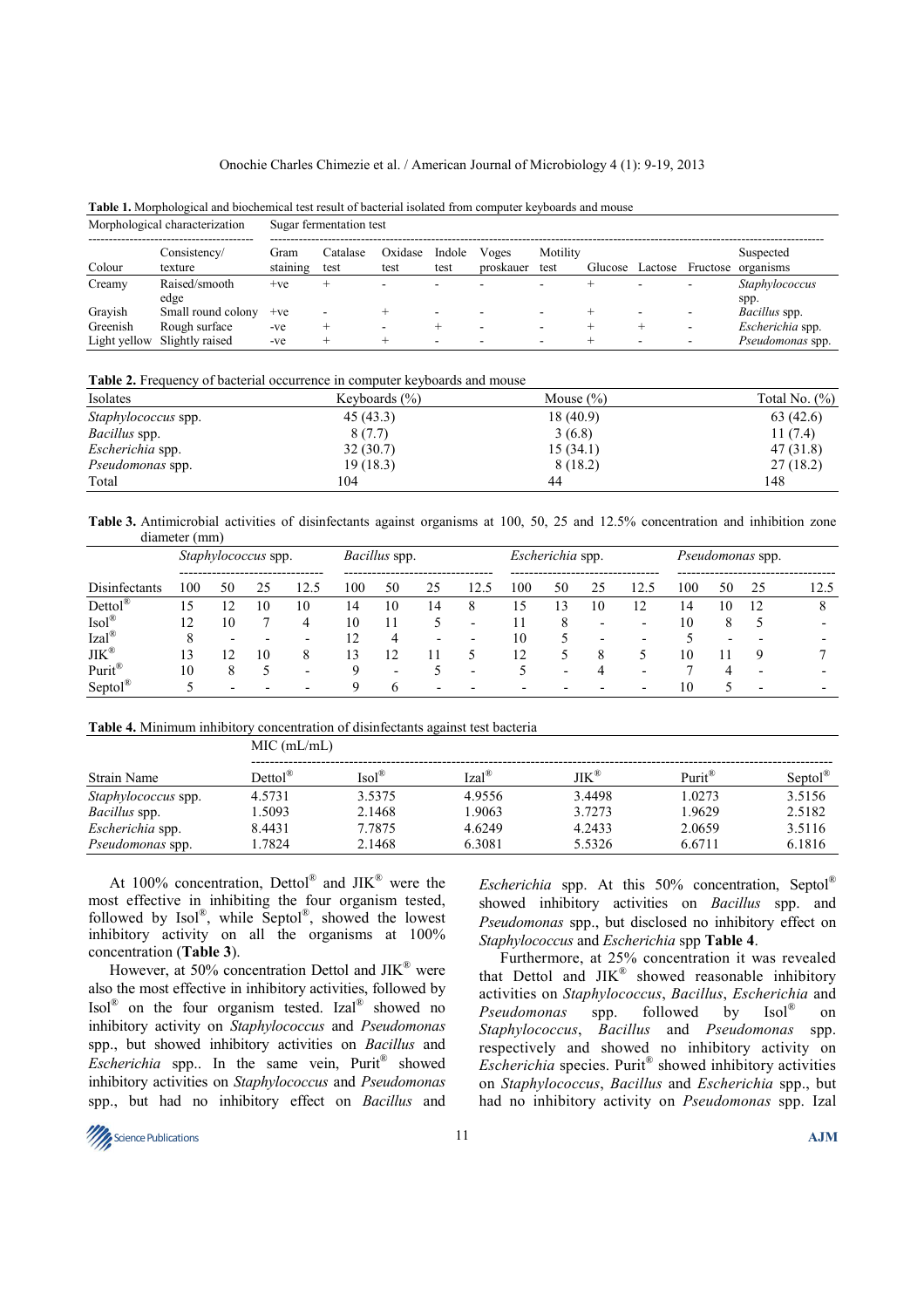and Septol® did not show any inhibitory activity at this 25% concentration to the entire organisms tested.

Finally, at 12.5% concentration, Dettol and JIK<sup>®</sup> demonstrated inhibitory activities on *Staphylococcus*, *Bacillus*, *Escherichia* and *Pseudomonas* spp. Isol® showed inhibitory activity on only *Staphylococcus* spp. and had no inhibitory effect on the other organisms. At same 25% concentration, Purit, Izal and Septol® revealed no inhibitory effects on the other organisms tested.

The killing rates (K) of the organisms obtained from the graphs are given in **Table 5**. The higher the value of k, the faster the efficiency of the killing process. The killing rates of *Staphylococcus* spp. by Dettol® were higher than for other disinfectants. Thus, the killing rates (K) of *Staphylococcus* spp. were -0.044, -0.048, - 0.052, -0.058, -0.086 and -0.058 for Dettol, JIK, Isol, Purit, Izal and Septol® respectively. The killing rates (K) of *Bacillus* spp. were -0.046, -0.050, -0.055, -0.050, -0.061 and 0.055 in Dettol, JIK, Isol, Purit, Izal and Septol<sup>®</sup> respectively. The killing rates of the other 2 organisms (*Escherichia* spp. and *Pseudomonas* spp.) followed a similar pattern.

**Table 6 and 7** showed the slopes and the Decimal Reduction Times (DRT) respectively. The DRT is known to be the time required for 90% reduction in the number of viable cells (Meynell and Meynell, 1970). The DRT for *Staphylococcus* spp*.* were 30.30, 33.33, 35.71, 40.00, 58.82 and 40.00 min in Dettol, JIK, Isol, Purit, Izal and Septol® respectively, while for *Bacillus* spp. were 32.29, 34.48, 38.46, 34.48, 41.67 and 25.64 min in Dettol, JIK, Isol, Purit, Izal and Septol® respectively. A similar pattern was recorded for the other 2 organisms (*Escherichia* spp. and *Pseudomonas* spp.).

The higher the value of killing rate (K), the lower the value of Decimal Reduction Time (DRT).

Colony counting technique was used to determine the number of colony that survived the effects of various dilutions of each disinfectants and the data plotted as  $\text{Log}_{10}^{\text{N/N}}$ <sub>o</sub>versus time as in **Fig. 1** (*Staphylococcus* spp.), **Fig. 2** (*Bacillus* species), **Fig. 3** (*Escherichia* spp.) and **Fig. 4** (*Pseudomonas* spp.). For all the organisms there was an overall similarity in the shapes of the curves. The curves initially showed a lag, the duration of which depended on the concentration of the disinfectant and the type of organism.



**Fig. 1.** Survivor curve of the effect of the various disinfectants on *Staphylococcus* spp.

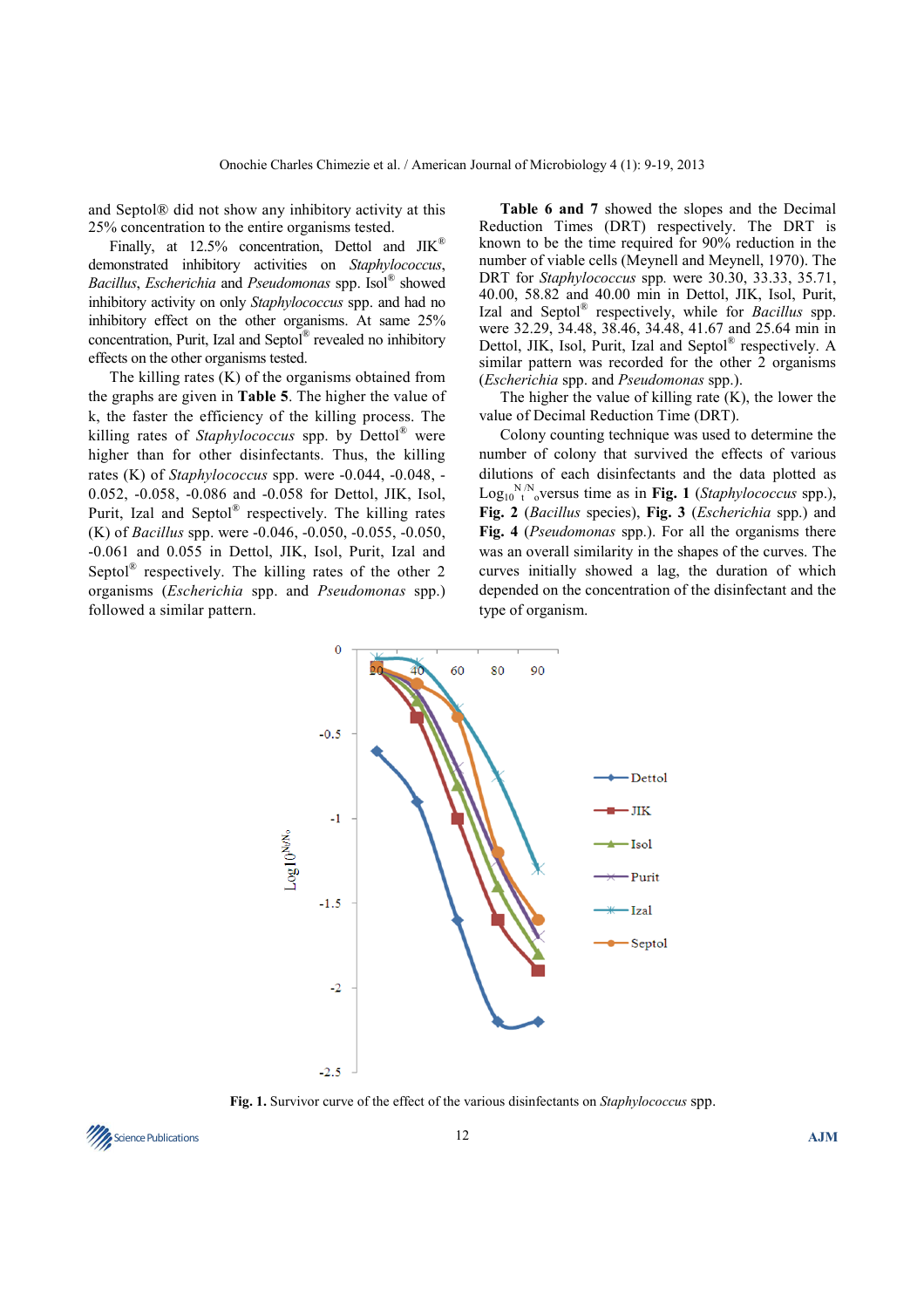

Onochie Charles Chimezie et al. / American Journal of Microbiology 4 (1): 9-19, 2013

**Fig. 2.** Survivor curve of the effect of the various disinfectants on *Bacillus* spp.



**Fig. 3.** Survivor curve of the effect of the various disinfectants on *Escherichia* spp.

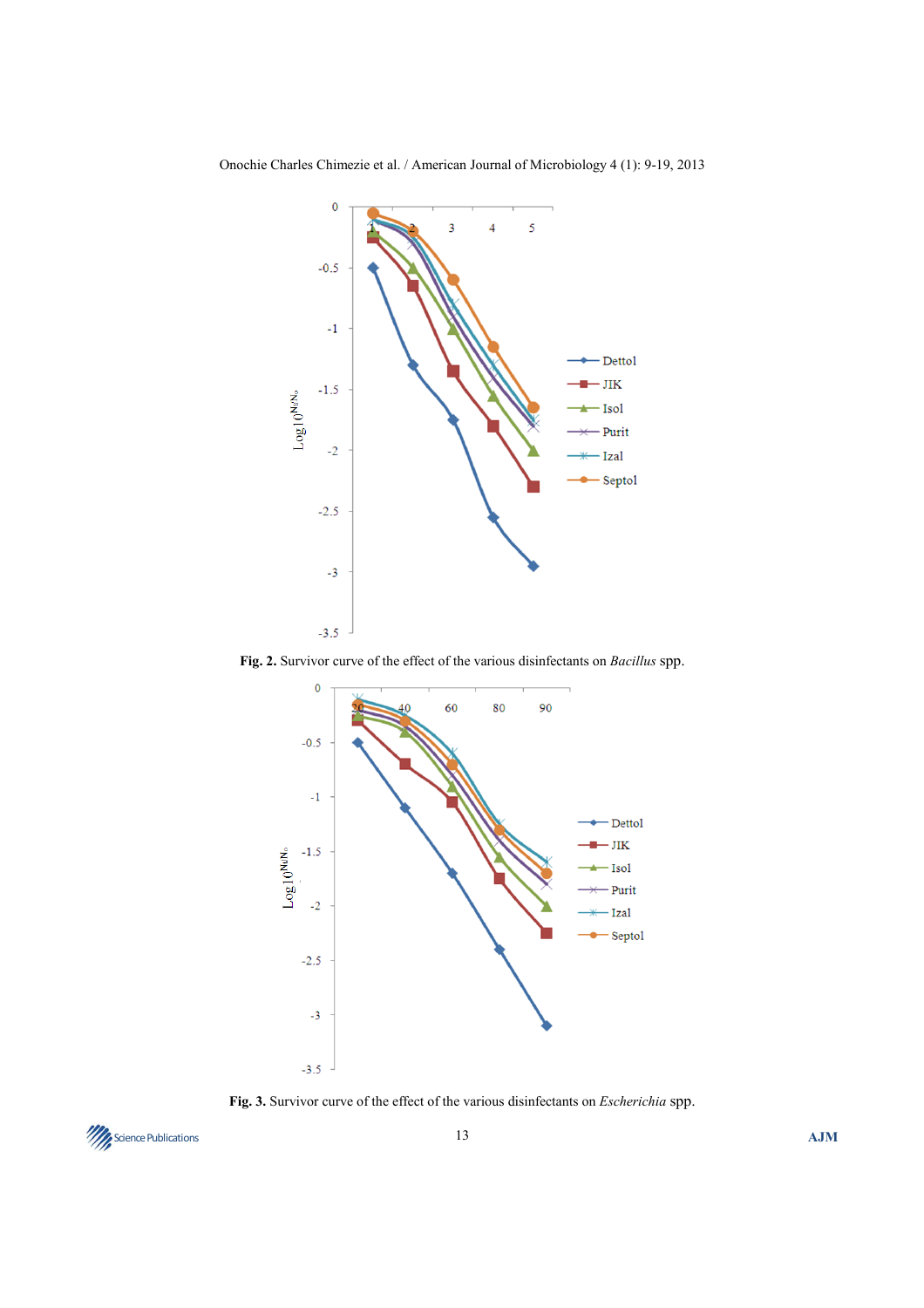

Onochie Charles Chimezie et al. / American Journal of Microbiology 4 (1): 9-19, 2013

**Fig. 4.** Survivor curve of the effect of the various disinfectants on *Pseudomonas* spp.

| Strain Name                | Dettol $^{\circ}$ | $\mathrm{JIK}^\circledast$ | $\text{Isol}^{\infty}$ | Purit <sup>®</sup> | $Izal^{\otimes}$ | $Sentol^{\omega}$ |
|----------------------------|-------------------|----------------------------|------------------------|--------------------|------------------|-------------------|
| <i>Staphylococcus</i> spp. | $-0.044$          | $-0.048$                   | $-0.052$               | $-0.058$           | $-0.086$         | $-0.058$          |
| <i>Bacillus</i> spp.       | $-0.046$          | $-0.050$                   | $-0.055$               | $-0.050$           | $-0.061$         | $-0.055$          |
| <i>Escherichia</i> spp.    | $-0.044$          | $-0.055$                   | $-0.055$               | $-0.055$           | $-0.058$         | $-0.058$          |
| <i>Pseudomonas</i> spp.    | $-0.044$          | $-0.058$                   | $-0.050$               | $-0.061$           | $-0.055$         | $-0.058$          |

**Table 6.** Slope (S) of the survivor curves of the organisms treated with the various disinfectants

| <b>Strain Name</b>         | $Dertol^{\otimes}$ | $\text{Isol}^{\circledR}$ | $Izal^{\otimes}$ | $JIK^{\tiny{\textregistered}}$ | $Purit^{\circledR}$ | $Sentol^{\circledR}$ |
|----------------------------|--------------------|---------------------------|------------------|--------------------------------|---------------------|----------------------|
| <i>Staphylococcus</i> spp. | $-0.033$           | $-0.030$                  | $-0.028$         | $-0.025$                       | $-0.017$            | $-0.025$             |
| <i>Bacillus</i> spp.       | $-0.031$           | $-0.029$                  | $-0.026$         | $-0.029$                       | $-0.024$            | $-0.039$             |
| <i>Escherichia</i> spp.    | $-0.033$           | $-0.026$                  | $-0.039$         | $-0.026$                       | $-0.025$            | $-0.025$             |
| <i>Pseudomonas</i> spp.    | $-0.033$           | $-0.025$                  | $-0.026$         | $-0.024$                       | $-0.026$            | $-0.025$             |

**Table 7.** Decimal reduction time (min) of the organisms treated with the various disinfectants

| <b>Table 7. Decimal requestent three (min) of the organisms treated with the various dismitectums</b> |                                               |                         |                  |                                |                     |                     |  |  |  |  |
|-------------------------------------------------------------------------------------------------------|-----------------------------------------------|-------------------------|------------------|--------------------------------|---------------------|---------------------|--|--|--|--|
| Strain Name                                                                                           | $D{\text{ettol}}^{\text{\tiny (\!\text{R})}}$ | $\text{Isol}^{\otimes}$ | $Izal^{\otimes}$ | $JIK^{\tiny{\textregistered}}$ | $Purit^{\circledR}$ | Septol <sup>®</sup> |  |  |  |  |
| <i>Staphylococcus</i> spp.                                                                            | 30.30                                         | 33.33                   | 35.71            | 40.00                          | 58.82               | 40.00               |  |  |  |  |
| <i>Bacillus</i> spp.                                                                                  | 32.29                                         | 34.48                   | 38.46            | 34.48                          | 41.67               | 25.64               |  |  |  |  |
| Escherichia spp.                                                                                      | 30.30                                         | 38.46                   | 25.64            | 38.46                          | 40.00               | 40.00               |  |  |  |  |
| <i>Pseudomonas</i> spp.                                                                               | 30.30                                         | 40.00                   | 38.46            | 41.67                          | 38.46               | 40.00               |  |  |  |  |

# **4. DISCUSSION**

Numerous studies have indicated that computer keyboards (and mouse) can become contaminated with pathogenic bacteria (Schultz *et al*., 2003; Hartmann *et al*., 2004; Rutala *et al*., 2006; Eltablawy and Elhifnawi, 2009; Anastasiades *et al*., 2009; Shen, 2010; Tagoe and Kumi-Ansah, 2011). In health care settings, it is perhaps

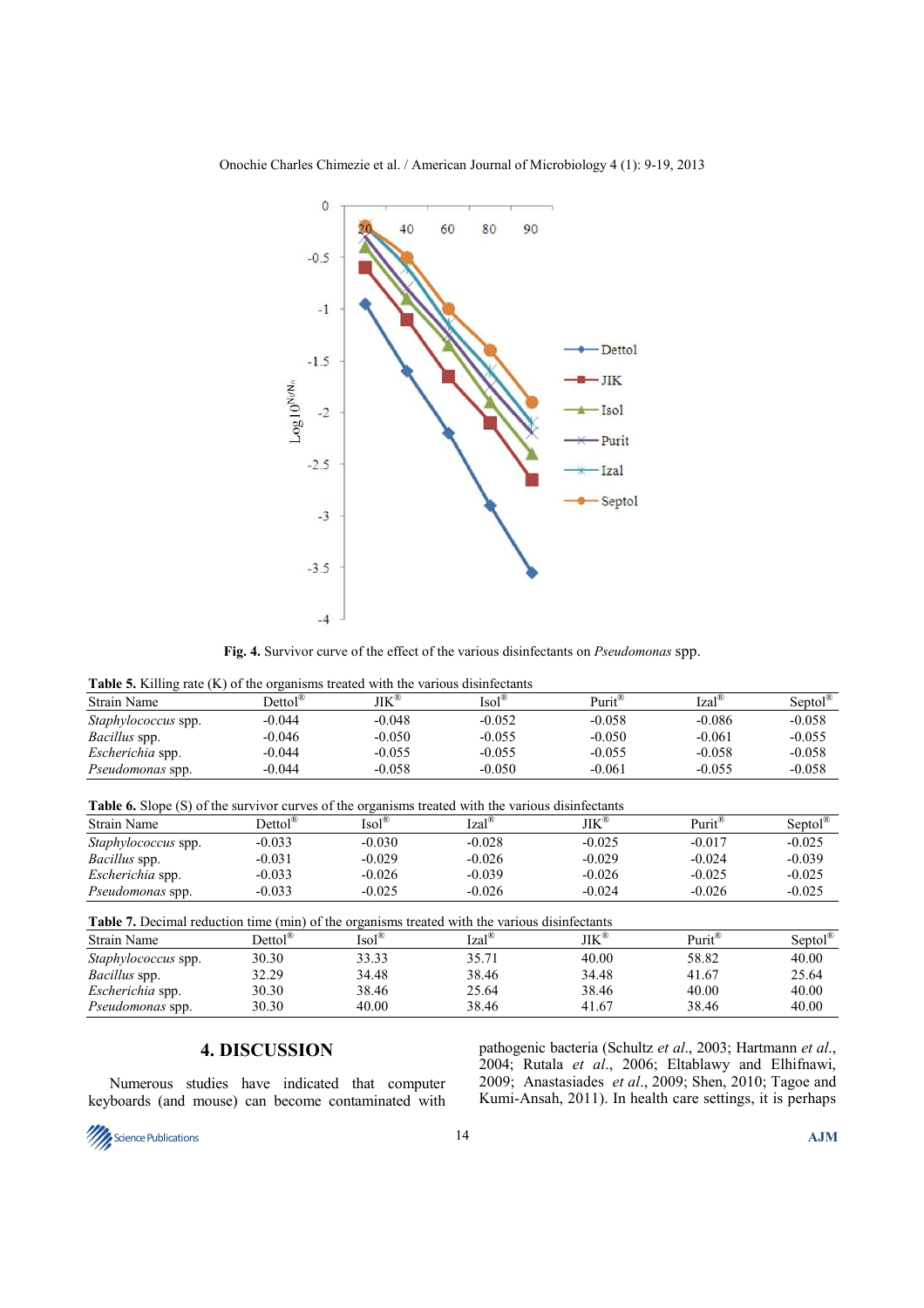not unexpected that such microorganisms would contaminate these common work surfaces. However, this present work showed that microbial contamination also occurs on computer keyboards and mouse located in a large university environment.

A total of 250 computer keyboards and mouse were examined for bacterial contamination. The bacteria isolated (*Staphylococcus*, *Bacillus*, *Escherichia and Pseudomonas* spp.) and their percentages of occurrence were represented in **Table 1 and 2** respectively. The contamination rate of keyboards and mouse was 70.3 and 29.7%, respectively. It was revealed by Hartmann *et al*. (2004) that the highest rate of contamination in patients, rooms was found on keyboards. Schultz *et al.* (2003) found that the tested 100 keyboards in 29 clinical areas for bacterial contamination, 95 from them were positive for microbial contamination. Eltablawy and Elhifnawi (2009) also showed that all the tested 24 computer keyboards and mouse at National Center for Radiation Research and Technology (NCRRT), were positive for microbial contamination. However, the degree of microbial contamination of computer keyboards and mouse is high enough to potentially allow transmission via contaminated hands (Rutala *et al*., 2006).

Out of 250 samples analyzed, a total of 148 bacteria isolates were obtained from computer keyboards and mouse. Out of these, 42.6% are *Staphylococcus* spp., 31.8% are *Escherichia* spp., 18.2% are *Pseudomonas*  spp.and 7.4% are *Bacillus* spp. This is in line with the study of Rutala *et al*. (2006) who reported that potential pathogens cultured from more than 50% of the computers included coagulase-negative Staphylococci (100% of keyboards), diphtheroids (80%), *Micrococcus*  spp. (72%) and *Bacillus* spp. (64%).

Anastasiades *et al.* (2009) reported the presence of coagulase-negative staphylococci (68.5%), *Staphylococcus aureus* (2.1%), Gram-positive bacilli (27.1%), *Micrococcus* (0.6%) and fungi (1.7%) on computer keyboards and mouse, indicating that *Staphylococcus* spp. are prevalent on computer keyboards and mouse compared to other microbial communities. The ecologic niche for *S. aureus* in humans is in the anterior nares (Miller and Diep, 2008). Onequarter to one-third of healthy persons harbour *S. aureus*  in the nose at any time (Kluytmans *et al*., 1997) which can easily be transferred to hands by simply rubbing the nose. In this present work the highest bacterial population on computer keyboards and mouse were *S. aureus* (42.6%). This strengthens the possibility of transfer of potentially pathogenic *S. aureus* through human hands which could include antibiotic resistant bacteria such as community

associated Methicillin-Resistant *S. Aureus* (MRSA) (Miller and Diep, 2008). Inanimate objects have been known to play a role in the transmission of human pathogens either directly by surface to mouth contact or indirectly by contamination of fingers and subsequent hand to mouth contact (Rusin *et al*., 2002). In addition, one's palm is usually moist to a varying degree due to perspiration, which contains sodium chloride that will sustain the growth of halophilic bacteria such as *S. aureus* (Elliot *et al*., 1997; Mandal *et al*., 2004).

Shen (2010) who investigated the bacterial contamination of computer keyboards and mouse in the office reported the presence of *Staphylococcus aureus*, *Escherichia coli* and *Salmonella* spp. before sterilization at the following frequency 50.0, 41.7 and 8.3%. Many other investigators found the presence of *Escherichia* spp. on computer keyboards and mouse (Man *et al*., 2002; Neely and Sittig, 2002; Neely *et al*., 2005a; Rutala *et al*., 2006; Kumar and Srivastava, 2012). This signifies that *Escherichia* spp. can also be isolated from computer keyboards and mouse at a relatively high proportion, which is in line with the result of this present work, *Escherichia* spp. (31.8%).

Noskin *et al*. (1995) studied both computer keyboards and keyboard covers, reported their ability to harbour Vancomycin-Resistant *Enterococcus faecium* (VRE), Methicillin-Resistant *Staphylococcus Aureus* (MRSA) and *Pseudomonas aeruginosa.* Also Tagoe and Kumi-Ansah (2011) who investigated the bacterial contaminants of keyboards and mice in general offices and internet cafés, reported the presence of<br>Pseudomonas aeruginosa. The presence of *Pseudomonas aeruginosa*. The presence of *Pseudomonas aeruginosa* shown by Noskin *et al*. (1995) and Tagoe and Kumi-Ansah (2011) is consistent with this study, showing that *Pseudomonas* spp. can be isolated from computer keyboards and mouse. Hence Infectious doses of this pathogen may be transferred to the mouth after handling an everyday contaminated object.

Eltablawy and Elhifnawi (2009) reported the presence of *Bacillus cereus*, *Pseudomonas putida* and *Escherichia tarda*, which are known to be pathogenic in nature. Das *et al*. (2011) reported that computer Keyboards and mouse harbour many pathogenic microorganisms, of which *Bacillus* species were shown to be the most predominant. Contrarily, *Bacillus* spp. was isolated in this study at the lowest proportion (7.4%), but also a clear indication that computer keyboards and mouse are polymicrobial in nature. The isolation of *Bacillus* spp., common soil bacteria, is evidence of environmental contamination (Anderson and Palombo, 2009).

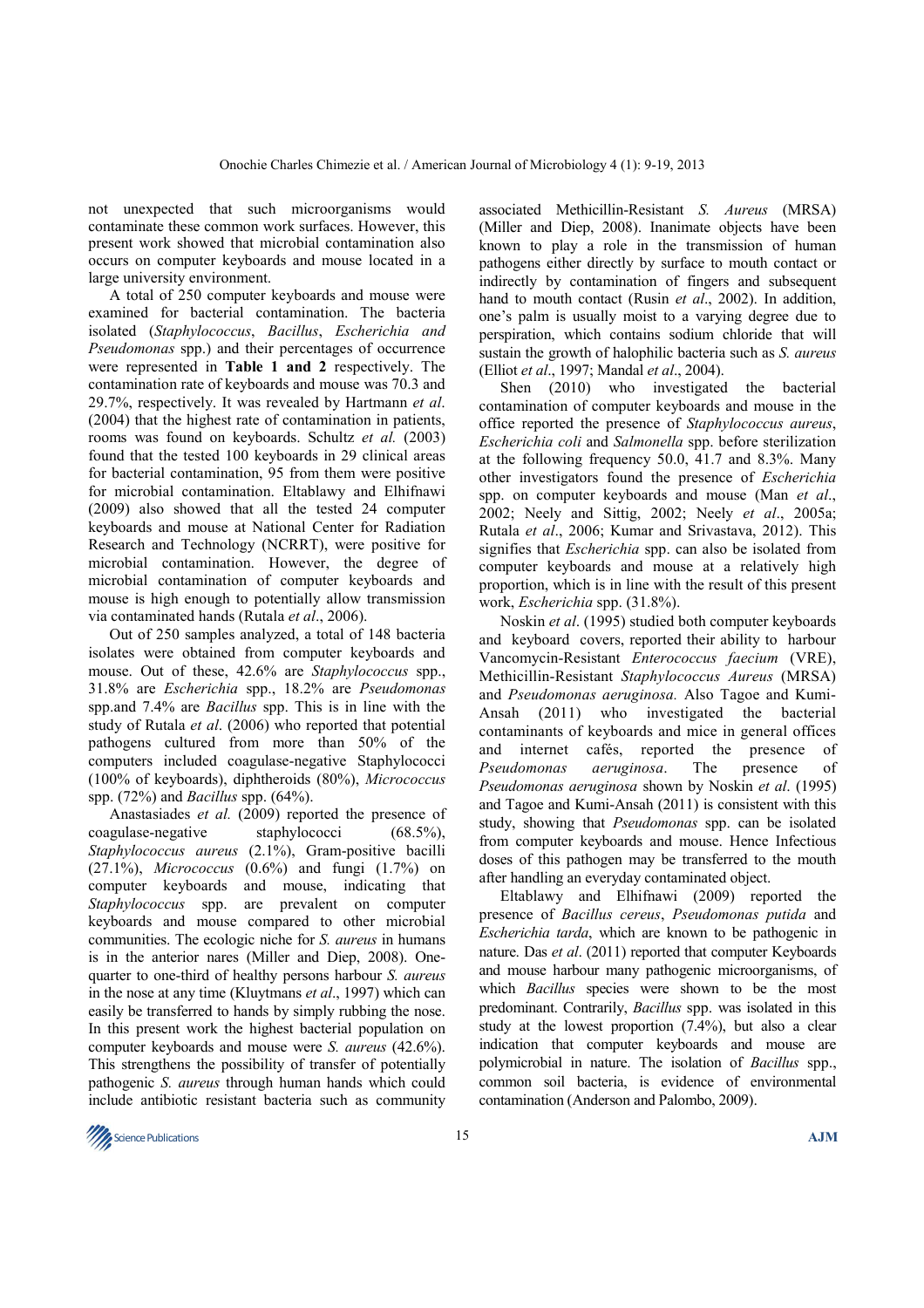The results obtained in this study showed that the antibacterial activities of the tested disinfectants were concentration dependent. **Table 3** showed that Dettol and  $JIK^{\circledR}$  was the most effective in inhibiting the four bacteria at 100% concentration, followed by Isol, Izal and Purit®, while Savlon® showed inhibitory activity on *Staphylococcus*, *Bacillus and Pseudomonas* spp. only, but with lower zones of inhibition than Dettol and JIK<sup>®</sup> on all the organisms tested, also Septol® showed lower zones of inhibition than Isol, Izal and Purit® on *Staphylococcus* and *Escherichia* spp..

However, at 50% concentration Dettol and  $JIK^{\circledast}$  were also the most effective in inhibitory activities: 12, 10, 13, 10, 13, 12, 5 and 14mm on *Staphylococcus*, *Bacillus*, *Escherichia and Pseudomonas* spp. respectively. This was followed by  $Isol^{\mathcal{B}}$  with inhibition zones of 10, 11, 8 and 8 mm) on the four organism tested. Izal® showed no inhibitory activity on *Staphylococcus* and *Pseudomonas* spp., but showed inhibitory activities on *Bacillus* and *Escherichia* spp. with inhibition zones of 4 and 5 mm respectively. In the same vein, Purit® showed inhibitory activities on *Staphylococcus* and *Pseudomonas* spp. with inhibition zones of 8mm and 4mm respectively, but has no inhibitory effect on *Bacillus* and *Escherichia*  spp. At this  $50\%$  concentration Septol® inhibitory activities on *Bacillus* and *Pseudomonas* spp. with inhibition zones 6 and 5mm respectively, but disclose no inhibitory effect on *Staphylococcus* and *Escherichia*  spp. Olowe *et al.* (2004) reported that Dettol and Savlon® were effective against many pathogenic organisms, especially when the number of cells present were not disinfected in the presence of excess organic matter. Hence this calls for the need for the proper removal of crumbs and spills which wind up on and between the keys that are likely to encourage the growth of microorganisms, before the commencement of disinfection practice.

However, at 12.5% concentration, Dettol and JIK<sup>®</sup> demonstrated the following zones of inhibition; 10, 8, 12, 8, 8, 5, 5 and 8 mm on *Staphylococcus*, *Bacillus*, *Escherichia* and *Pseudomonas* spp. respectively. Isol® showed inhibitory activity on only *Staphylococcus* spp. with inhibition zone of 4 mm and has no inhibitory effect on the other organisms. At same 25% concentration Purit, Izal and Septol® revealed no inhibitory effects on the other organisms tested. The low inhibitory activities of Septol® on the various organisms isolated might be attributed to active ingredients contained in Septol®. The resistance of microorganisms is known to be limited to only a few antimicrobial agents (Olowe *et al*., 2004).

Some disinfectants are reported to share the same mechanism of action with some antibiotics and this can cause resistance to disinfectants used in cleaning our environments (Heath *et al*., 2001). Some other studies have also suggested a potential molecular link between reduced susceptibility to some disinfectants and antibiotic resistance (Kaulfers *et al*., 1987). In the same vein, Iroha *et al*. (2011) reported that resistance of microorganisms to disinfectants within the hospital, industry and other community setting is an emerging public health concern.

The mechanism of action of disinfectant or antiseptic on the micro-organism remains the same irrespective of the type and is exerted through the penetration into the cell and action at the target site(s). The latter can produce a significant effect on the viability as most of the biocides appear to act through intra-cellular mechanism (Russell and Chopra, 1996). The sensitivity or resistance at the level of the bacterial cell membrane, therefore, can be very important factor in determining the final outcome of the treatment with the proposed disinfectant in the hospital practice. Some of these disinfectants also work by production of destructive chemicals against various pathogenic bacteria to attack membrane lipids, DNA and other essential cell components (Rutala *et al*., 2006).

Most antimicrobial agents show both inhibitory and lethal effects depending on the concentration used and other factors such as degree of contamination and duration of treatment. The MIC is a helpful parameter used to assess the bacteriostatic activity of a given disinfectant (Olowe *et al*., 2004). The MIC values of dettol, jik, isol, purit, septol and izal obtained in this study showed that concentration of the active ingredients in the recommended dilutions of the disinfectants is lethal to the organisms tested. The relationship between the MIC and the content of the disinfectant is considered to be a useful property of the agents (El-Mahmood and Doughari, 2009). Subsequently, the MIC recorded in this study further indicated that the test organisms screened were most resistant to Septol, followed by Izal and Purit® (**Table 4**). The high rate of decreased susceptibility to these disinfectants (Septol, Izal and Purit®) is worrisome considering the fact that they are among the disinfectants commonly used in our environment.

Counting methods have been used to determine the number of microbial cells that survived the toxic effects of disinfectant at various time intervals for a particular period. The antimicrobial activity of the various disinfectants was assessed by performing viable cell

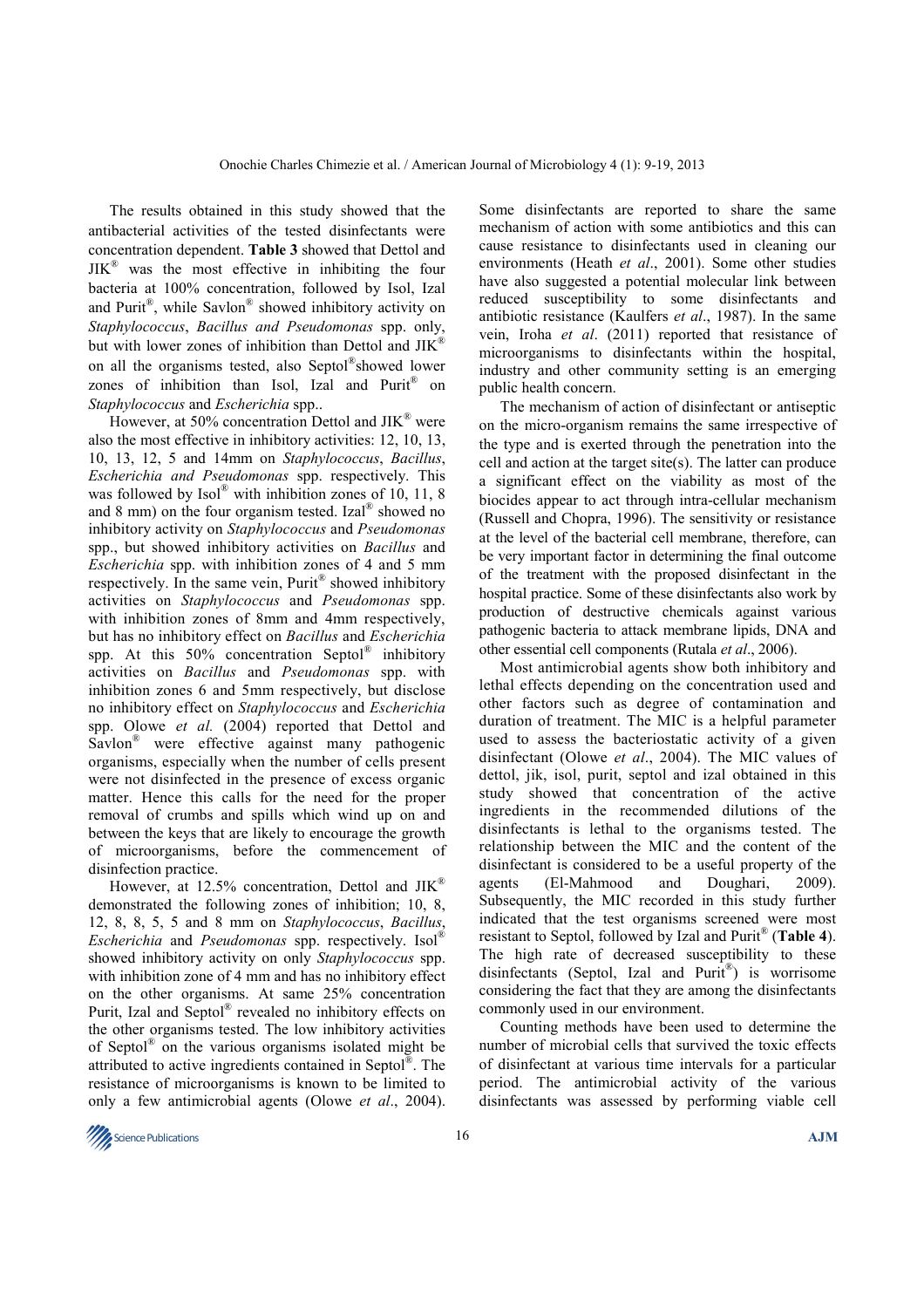counts at 20, 40, 60, 80 and 90 min. The number of cells in organisms was observed to decrease gradually after an initial lag, the duration of which is a function of the concentration of the various disinfectants used and the type of organisms. The number of cells decreased faster in Dettol®, followed by JIK<sup>®</sup> than in Isol, Purit, Izal and Septol<sup>®</sup> with negative slopes. When a microbial population is subjected to the toxic influence of an agent, the number of cells decreased gradually in such a manner that when the logarithm of the number of cell at any time when plotted against that time falls on a descending straight line with a negative slope (Acheampong *et al*., 1988). This is referred to as the logarithmic order of death (Esselen and Pflug, 1956) as shown in **Table 5**. On the other hand, a non-logarithmic order of death had also been reported (Reed *et al*., 1951; El-Bisi and Ordal, 1956). One characteristic of the logarithmic order of death is that there is a linear relationship between the logarithm of the number of survivors and time. This means that at any time interval a constant proportion of cells loose viability. All the organisms exhibited a uniform response to the various disinfectants as shown by the almost straight graphs (**Fig. 1-4**). This is an indication that there is no sub population of cells resistant to the various disinfectants in the test cultures. Extensive work on the mechanism of death in the presence of microbicidal concentrations of phenols and halogenated phenols (including dichloroxylenol and chlorophenol) had been documented and the mode of action of these compounds had been found to be due to their adverse effect on cellular permeability leading to inhibition of enzymes and leakage of intracellular materials out of the cell (Allwood and Hugo, 1971; Hugo and Bloomfield, 1971). Thus, the cytoplasmic membrane and its component are considered to be the main site of action of the disinfectants used in the presence of lag especially in the higher use-dilutions of this study. The lag is more pronounced when Dettol® was used than other disinfectants in this study. The presence of the lag in microbicidal concentrations of toxic agents have been attributed to non uniform distribution of the cells in the suspension as single cells, but were rather grouped as clumps (Meynell and Meynell, 1970; Cove and Holland, 1983).

However, results of this study revealed low values of the lag where high concentration of Dettol and  $JIK^{\circledast}$  used the treatment of the organisms. Variations in use dilutions of the disinfectants affected the kinetics of cell death with respect to the length of the lag, the DRT (**Table 7**) and the slope of the graphs (6). The relationship

between the concentration of the various disinfectants used and the above parameters are measures of resistance of cells to the disinfectants. For complete killing of the cells, a sufficiently high concentration of a disinfectant molecule must be in contact with the organisms for a time greater than the lag prior to exponential order of death (Cove and Holland, 1983).

The Decimal Reduction Time (DRT), is the time required for a disinfectant at a certain temperature or concentration to kill 90% of the organisms being studied (Mazzola *et al*., 2003). The DRT was calculated from slopes of the curves (**Table 7**). The DRT depended on the concentration of the disinfectant and also on the type and resistance of the microorganism used. Thus in this study, the test organisms were more resistant to the activity of Septol and Izal® than Dettol, JIK, Isol and Purit<sup>®</sup>. The order of the decreasing activities of the disinfectants on the test organisms: Dettol> JIK>Isol>Purit>Izal>Septol® .

## **5. CONCLUSION**

In this study, it was found that there was a higher contamination rate of computer keyboards and mouse. The use of Dettol® for the routine disinfection of computer keyboards and mouse is hereby highly suggested.

On the basis of these findings, it is suggested that routine cleaning of keyboards and mouse may aid the fight against pathogens in various communities. Also, hand washing before and after contact with keyboards and mouse should significantly reduce the risk of contamination and cross transmission.

### **6. REFERENCES**

- Acheampong, Y.B., A. El-Mahmood and P.F. Olurinola, 1988. The antibacterial properties of the liquid antiseptic TCP. Ind. J. Pharm. Sci., 50: 183-186.
- Allwood, M.C. and W.B. Hugo, 1971. The Leakage of Cations and Amino Acids from *Staphylococcus aureus* exposed to moist heat, phenol and dinitrophenol. J. Applied Microbiol., 34: 368-375. DOI: 10.1111/j.1365-2672.1971.tb02296.x
- Anastasiades, P., T.L. Pratt, L.H. Rousseau, W.J. Steinberg and G. Joubert, 2009. *Staphylococcus aureus* on computer mice and keyboards in intensive care units of the Universitas Academic Hospital, Bloemfontein and ICU staff's knowledge of its hazards and cleaning practices. South Afr. J. Epidemiol. Infect., 24: 22-26.

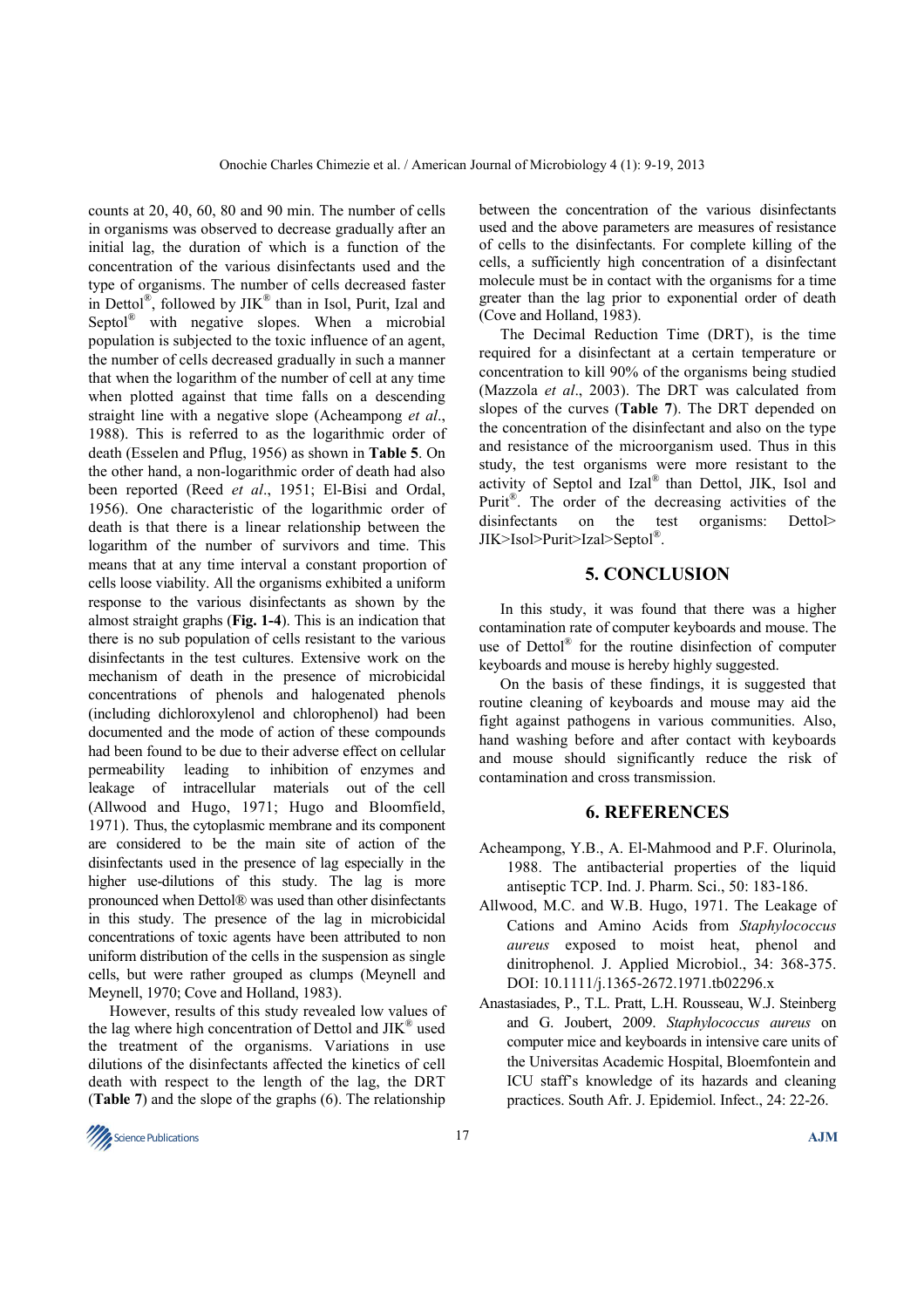- Anderson, G. and E.A. Palombo, 2009. Microbial contamination of computer keyboards in a university setting. Am. J. Infect. Control, 37: 507-509. DOI: 10.1016/j.ajic.2008.10.032
- Awodele, O., P.M. Emeka, H.C. Agbamuche and A. Akintonwa, 2007. The antimicrobial activities of some commonly used disinfectants on *Bacillus subtilis*, Pseudomonas aeruginosa and *Candida albicans*. Afr. J. Biotech., 6: 987-990.
- Cheesbrough, M., 2006. District Laboratory Practice in Tropical Countries. 2nd Edn., Cambridge University Press, Cambridge, ISBN-10: 113944929X, pp: 440.
- Cove, J.H. and K.T. Holland, 1983. The effect of benzoyl peroxide on cutaneous micro-organisms *in vitro*. J. Applied Bacteriol., 54: 379-382. DOI: 10.1111/j.1365-2672.1983.tb02631.x
- Das, A., R. Kansal, A.K. Asthana, A. Pandey and M. Madan, 2011. E-Fomites. Annals Biol. Res., 2: 111- 115.
- Eguia, J.M. and H.F. Chambers, 2003. Communityacquired methicillin-resistant *Staphylococcus aureus*: Epidemiology and potential virulence factors. Curr. Infect. Dis. Rep., 5: 459-466. DOI: 10.1007/s11908-003-0087-6
- El-Bisi, H.M. and Z.S. Ordal, 1956. The effect of certain sporulation conditions on the death rates of *Bacillus coagulans* var thermocidurans. J. Bacteriol., 71: 1-7. PMID: 13286224
- Elliot, T., M. Hastings and U. Desselberger, 1997. Lecture Notes on Medical Microbiology. 3rd Edn., Wiley-Blackwell, ISBN-10: 0632024461, pp: 352.
- El-Mahmood, A.M. and J.H. Doughari, 2009. Bacteriological examination of some diluted disinfectants routinely used in the Specialist Hospital Yola, Nigeria. Afr. J. Pharmacy Pharmacol., 3: 185-1909.
- Eltablawy, S.Y. and H.N. Elhifnawi, 2009. Microbial contamination of some computer keyboards and mice in National Center for Radiation Research and Technology (NCRRT). World Applied Sci. J., 6: 162-167.
- Esselen, W.B. and I.J. Pflug, 1956. Thermal resistance of putrefactive anaerobe no. 3679 spores in vegetables in the tempetature range of 250-290° F. Food Technol., 10: 557-560.
- Hartmann, B., M. Benson, A. Junger, L. Quinzio and R. Rohrig *et al*., 2004. Computer keyboard and mouse as a reservoir of pathogens in an intensive care unit. J. Clin. Monit., 18: 7-12. DOI: 10.1023/B:JOCM.0000025279.27084.39
- Heath, R.J., S.W. White and C.O. Rock, 2001. Lipid biosynthesis as a target for antibacterial agents. Prog. Lipid. Res., 40: 467-497. DOI: 10.1016/S0163-7827(01)00012-1
- Hugo, W.A. and S.F. Bloomfield, 1971. Studies on the mode of action of phenolic antibacterial agent fenticlor against *Staphylococcus aureus* and *Escherichia coli* 1*.* Adsorption of fenticlor by the bacterial cell and its antibacterial activity. J. Applied Bacteriol., 34: 557-567. DOI: 10.1111/j.1365- 2672.1971.tb02318.x
- Iroha, I.R., A.E. Oji, O.K., Nwosu and E.S. Amadi, 2011. Antimicrobial activity of Savlon®, Izal® and Z-germicide® against clinical isolates of *Pseudomonas aeruginosa* from hospital wards. Eur. J. Dent. Med., 3: 32-35. DOI: 10.3923/ejdm.2011.32.35
- Kaulfers, P.M., H. Karch and R. Laufs, 1987. Plasmidmediated formaldehyde resistance in *Serratia marcescens* and *Escherichia coli*: Alterations in the cell surface. Zentralbl. Bakteriol. Mikrobiol. Hyg. A., 226: 239-248. PMID: 3321766
- Kluytmans, J., A. Van-Belkum and H. Verbrugh, 1997. Nasal carriage of *Staphylococcus aureus*: Epidemiology, underlying mechanisms and associated risks. Clin. Microbiol. Rev., 10: 505-550. PMID: 9227864
- Kumar, A. and M. Srivastava, 2012. Computer components in college and its surroundings encompass the pathogenic bacteria. J. Applied Sci. Environ. Sanit., 7: 43-47.
- Man, G.S., M. Olapoju and M.V. Chadwick, 2002. Bacterial contamination of ward-based computer terminals. J. Hosp. Infect., 52: 314-318. DOI: 10.1053/jhin.2002.1302
- Mandal, B.K., E.G.L. Wilkins, E.M. Dunbar and R. Mayon-White, 2004. Lecture Notes: Infectious Diseases. 6th Edn., Wiley, Oxford, ISBN-10: 1405108207, pp: 280.
- Mazzola, P.G., T.C.V. Penna and A.M. Martins, 2003. Determination of decimal reduction time (D-value) of chemical agents used in hospitals for disinfection purposes. BMC Infect. Dis., 3: 131-140. DOI: 10.1186/1471-2334-3-24
- Meynell, G.G. and E. Meynell, 1970. Theory and Practice in Experimental Bacteriology. 2nd Edn., CUP Archive, ISBN-10: 052107682X, pp: 346.
- Miller, L.G. and B.A. Diep, 2008. Colonization, fomites and virulence: Rethinking the pathogenesis of community-associated methicillin-resistant *Staphylococcus aureus* infection. Clin. Infect. Dis., 465: 752-760. DOI: 10.1086/526773